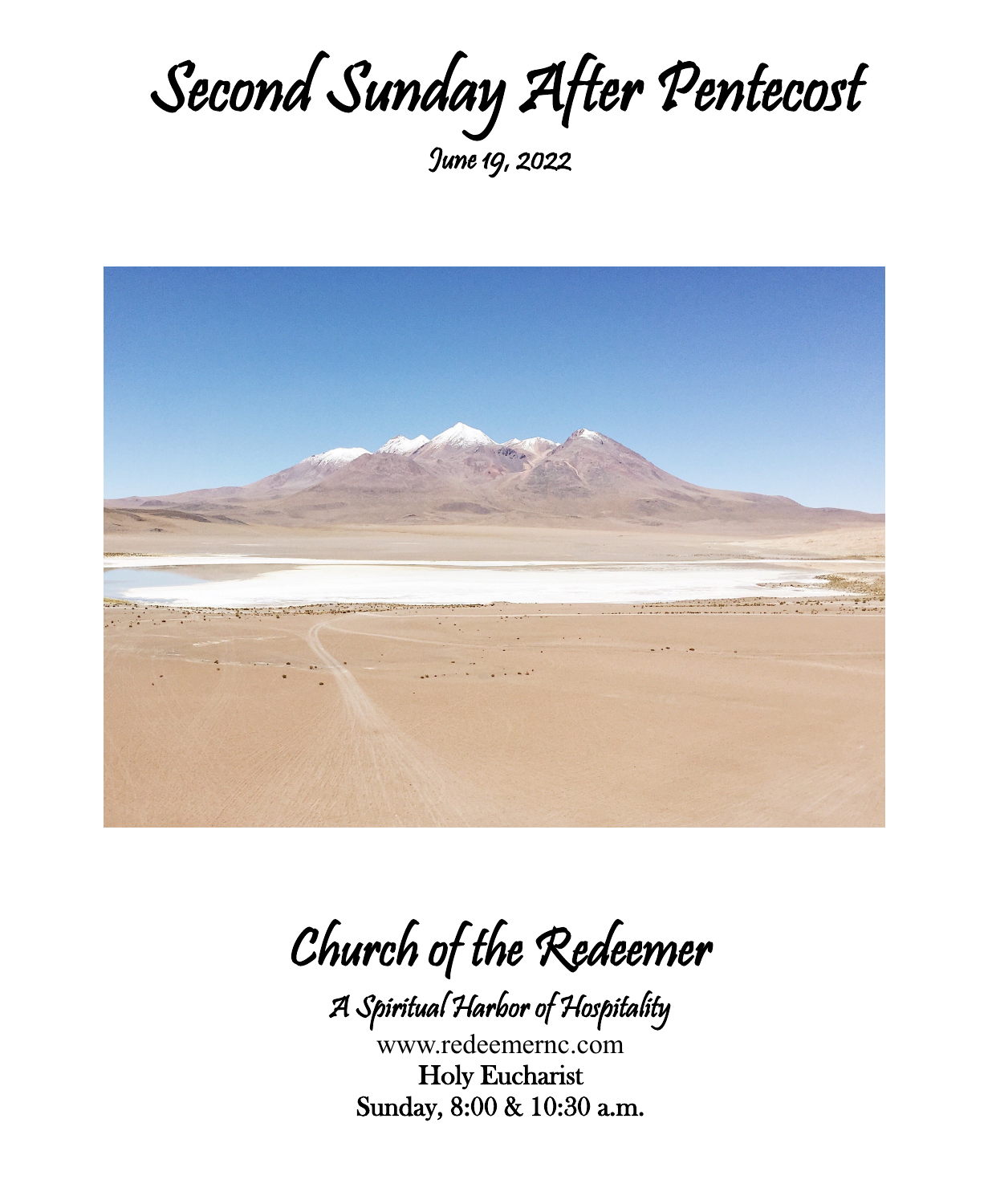#### We welcome you to Church of the Redeemer!

We are delighted to have you visit. We hope you will come again and again to worship our Lord Jesus at Redeemer. We are a constituent parish of the Anglican Church in North America and the Diocese of the Mid-Atlantic.

The Mission of Church of the Redeemer is to serve our Lord and Savior, Jesus Christ, to maintain the truths, values and beliefs of the historic and apostolic Christian faith, and to affirm the authority of the Bible as the rule for our lives. As a loving, caring congregation, we reach out to each other, to our community and to the world, boldly proclaiming the good news that salvation comes through Christ alone.

Our Vision and hope for our worship and ministry is that it will be thoroughly Biblical and Holy Spirit-filled. This means we strive for it to be **EPIC**:

- Evangelical promoting salvation through Jesus Christ by the proclamation of the Gospel of the Kingdom of God.
- Pentecostal experiencing the Holy Spirit and ministering to one another by the gifts he gives.
- Inspirational blessed and inspired by God and His Word to engage in the Mission of God in the church and world.
- Catholic participating in the "one holy catholic (universal) and apostolic Church." through sacramental liturgy.

# Clergy, Staff , and Vestry

Rev. Christopher Walk, Rector (910) 583-2809

> Rev. Jessica Lee, Priest (910) 358-1164

Linda Humphrey Parish Administrator & Accountant

> Bob Justiss Treasurer

Wendy Glover Music Director Organist & Accompanist

> David Seavey Choir Director

Evan Lee Praise Band Director Kevin Hooley \*\*\* Senior Warden Mike Osment\*\* Junior Warden Judy Hummer,\*\* Clerk Bobby Justiss\*\*

Carolyn Smith\*\*

Kristie Moncla\*

George Stonikinis\*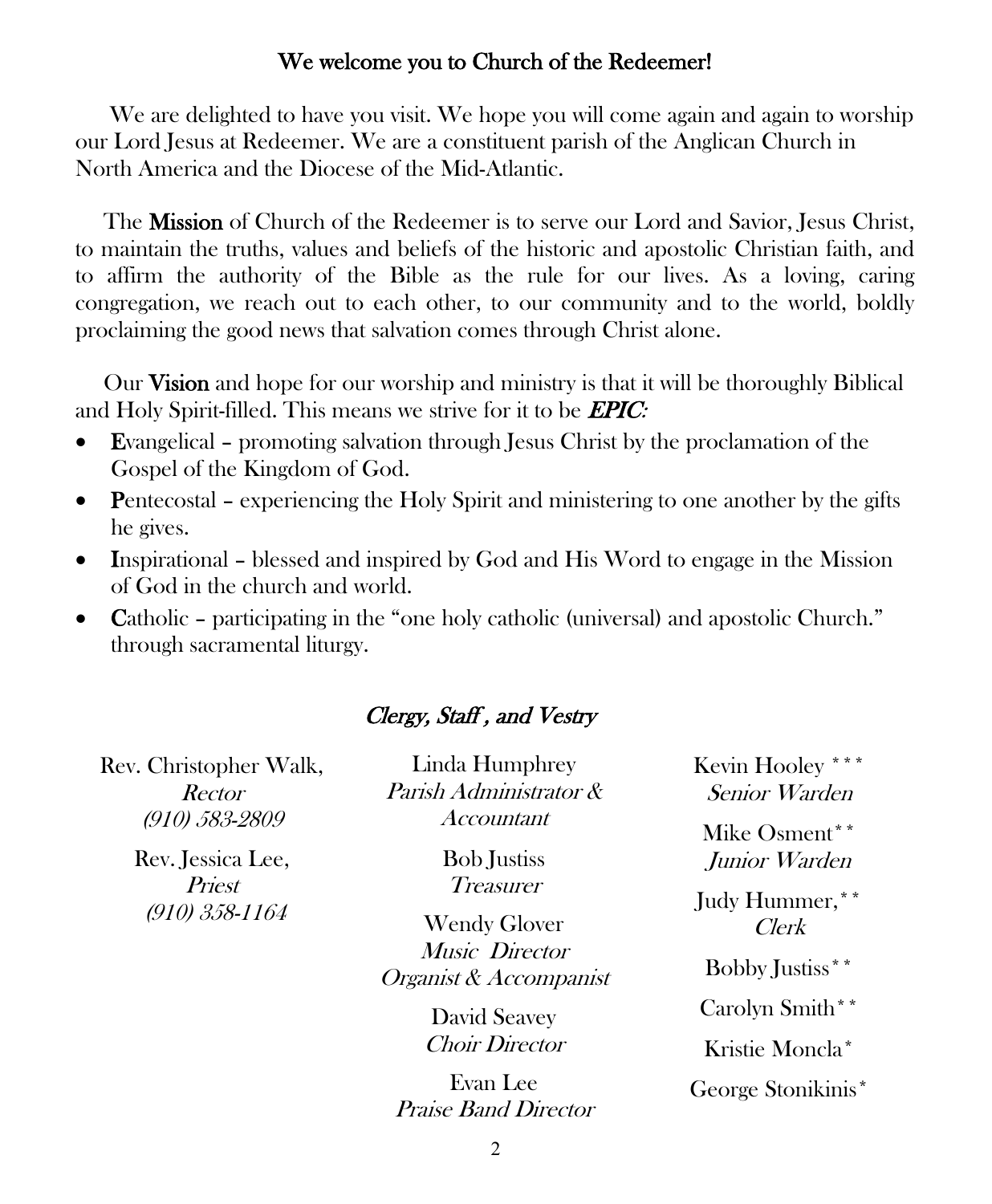# Holy Eucharist Service

**Processional** "Holy Is The Lord" Please see page 20.

The People standing, the Celebrant says

Blessed be God: the Father, the Son, and the Holy Spirit. People And blessed be his kingdom, now and for ever. Amen.

The Collect for Purity

Almighty God, to you all hearts are open, all desires known, and from you no secrets are hid: Cleanse the thoughts of our hearts by the inspiration of your Holy Spirit, that we may perfectly love you, and worthily magnify your holy Name; through Christ our Lord. Amen.

## The Summary of the Law

Hear what our Lord Jesus Christ says: You shall love the Lord your God with all your heart and with all your soul and with all your mind. This is the first and great commandment. And the second is like it: You shall love your neighbor as yourself. On these two commandments depend all the Law and the Prophets. *Matthew 22:37-40* 

## The Trisagion

The Celebrant and People pray.

Holy God, Holy and Mighty, Holy Immortal One, Have mercy upon us.

A time of silent prayer for the congregation.

Celebrant Amen.

Song of Praise "Goodness of God" Please see page 4.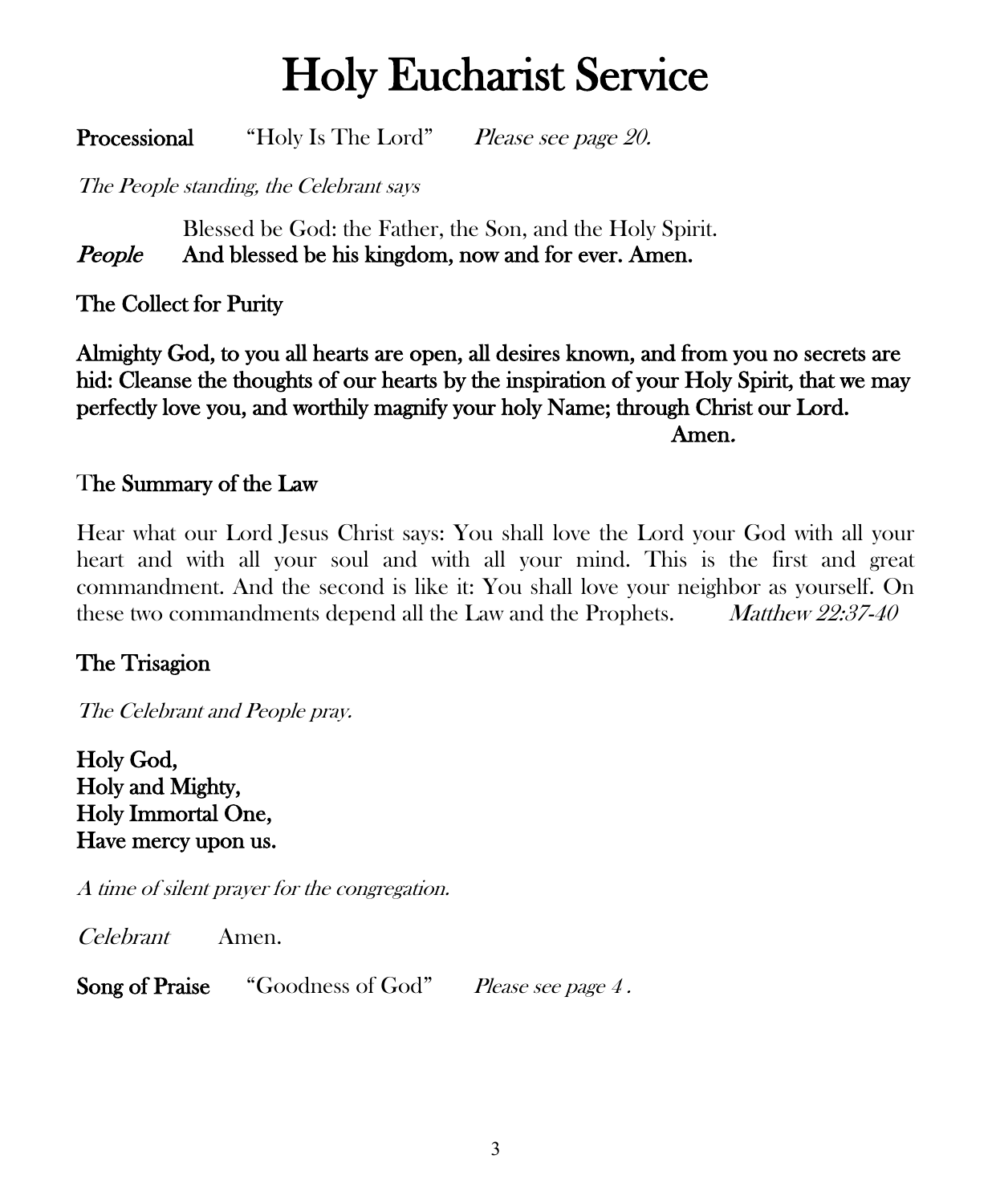#### "Goodness of God"

Ed Cash and Jenn Johnson

## Verse 1

I love You Lord Oh Your mercy never fails me All my days I've been held in Your hands From the moment that I wake up Until I lay my head I will sing of the goodness of God

## Chorus

All my life You have been faithful All my life You have been so so good With every breath that I am able I will sing of the goodness of God

# Verse 2

I love Your voice You have led me through the fire In darkest night You are close like no other I've known You as a father I've known You as a friend I have lived in the goodness of God

# Bridge

Your goodness is running after It's running after me Your goodness is running after It's running after me With my life laid down I'm surrendered now I give You everything Your goodness is running after It's running after me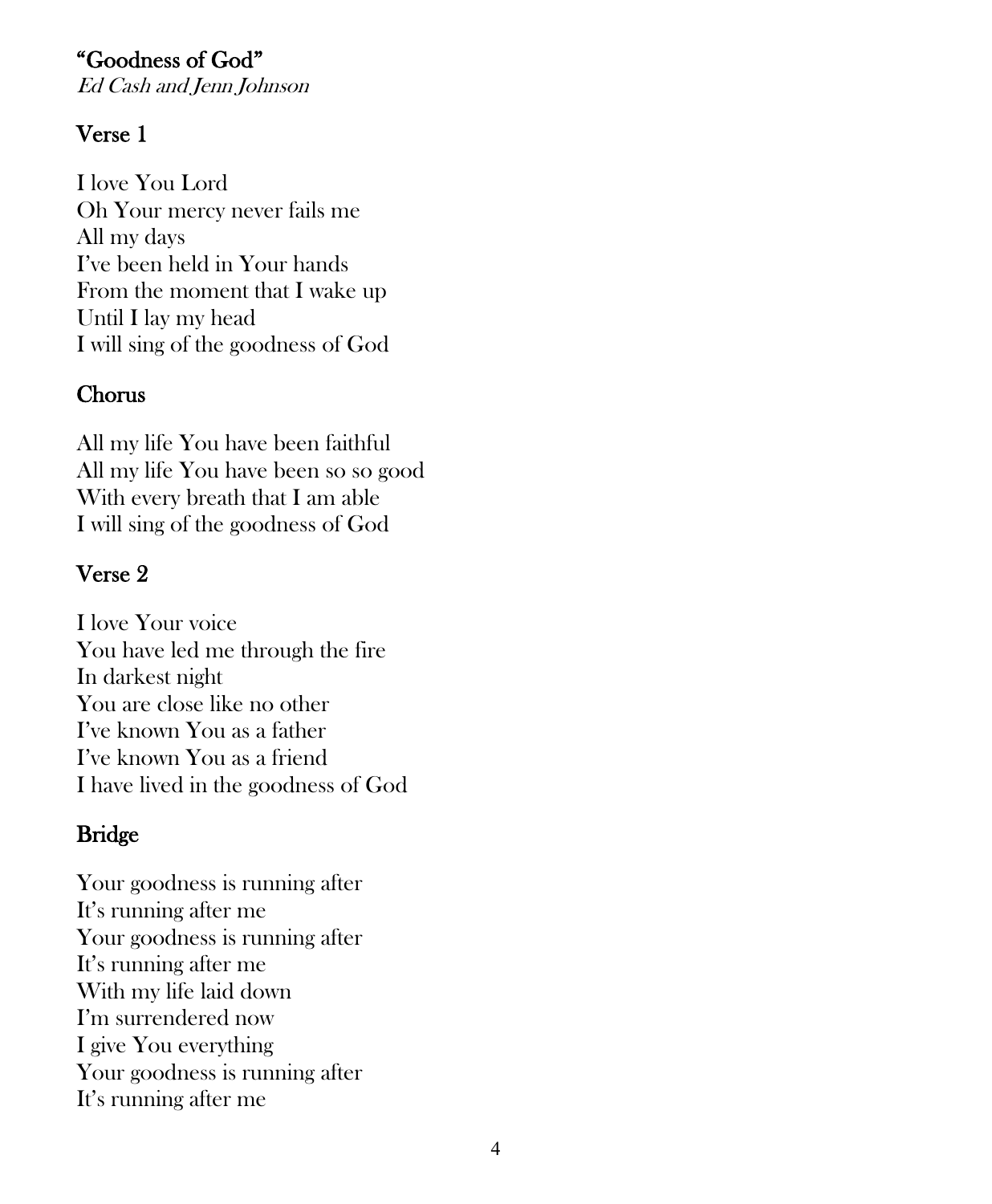# Collect of the Day

The People standing, the Celebrant says

The Lord be with you. People And with your spirit. Celebrant Let us pray.

Lord of all power and might, the author and giver of all good things: Graft in our hearts the love of your Name, increase in us true religion, nourish us with all goodness, and bring forth in us the fruit of good works; through Jesus Christ our Lord, who lives and reigns with you and the Holy Spirit, one God, for ever and ever. Amen.

First Lesson Zechariah 12:8-10, 13:1

A reading from the Book of Zechariah

<sup>8</sup>On that day the LORD will protect the inhabitants of Jerusalem, so that the feeblest among them on that day shall be like David, and the house of David shall be like God, like the angel of the LORD, going before them. <sup>9</sup>And on that day I will seek to destroy all the nations that come against Jerusalem. <sup>10"</sup>And I will pour out on the house of David and the inhabitants of Jerusalem a spirit of grace and pleas for mercy, so that, when they look on me, on him whom they have pierced, they shall mourn for him, as one mourns for an only child, and weep bitterly over him, as one weeps over a firstborn."

 13"On that day there shall be a fountain opened for the house of David and the inhabitants of Jerusalem, to cleanse them from sin and uncleanness."

Reader The Word of the Lord. People Thanks be to God.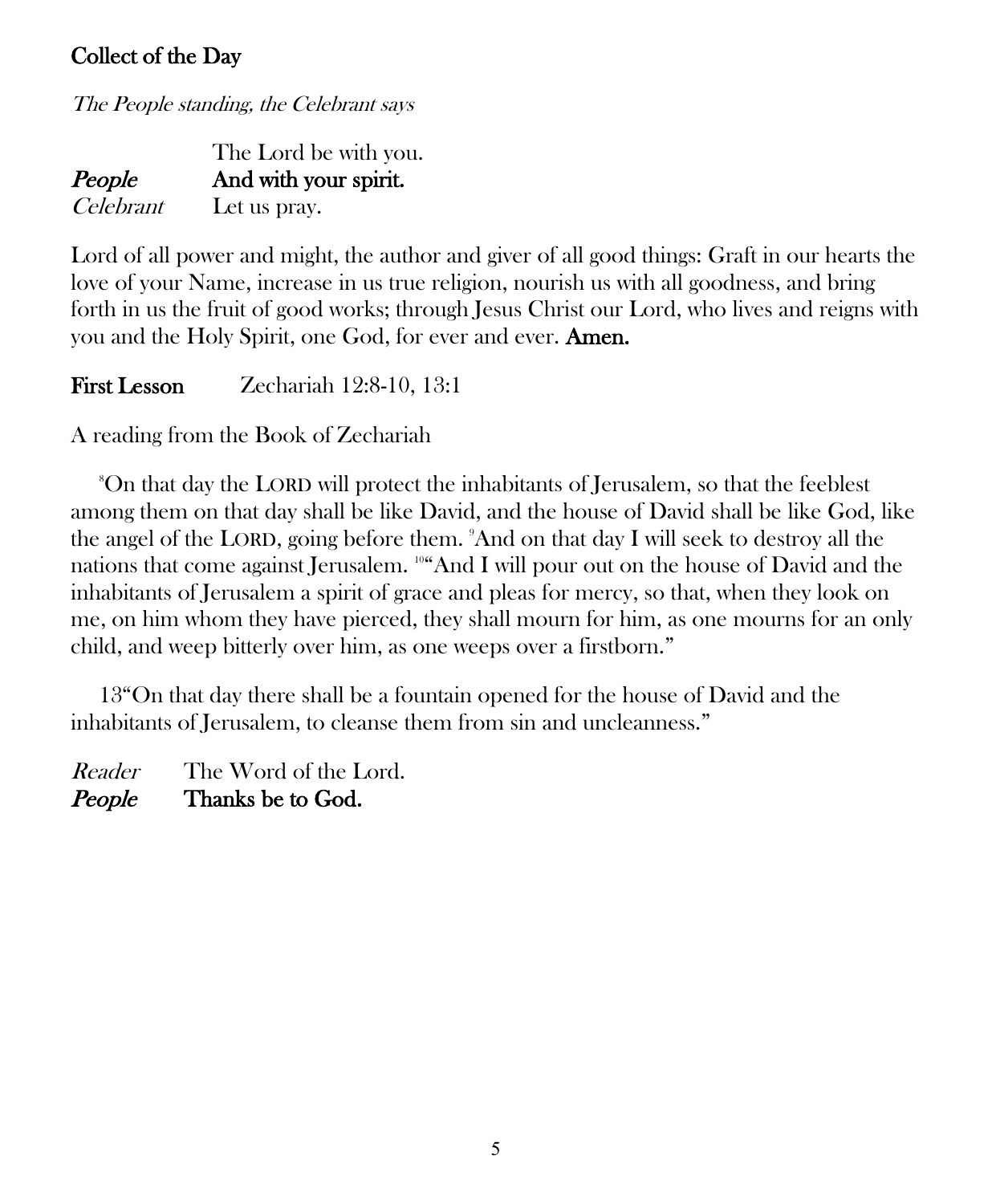## The Psalm

| Psalm 63 | Read responsively by whole verse.                                                                                                                     |  |
|----------|-------------------------------------------------------------------------------------------------------------------------------------------------------|--|
| Reader   | O God, you are my God; earnestly I seek you; my soul thirsts for you; my<br>flesh faints for you, as in a dry and weary land where there is no water. |  |
| People   | So I have looked upon you in the sanctuary, beholding your power and glory.                                                                           |  |
| Reader   | Because your steadfast love is better than life, my lips will praise you.                                                                             |  |
| People   | So I will bless you as long as I live; in your name I will lift up my hands.                                                                          |  |
| Reader   | My soul will be satisfied as with fat and rich food, and my mouth will praise<br>you with joyful lips,                                                |  |
| People   | when I remember you upon my bed, and meditate on you in the watches of<br>the night;                                                                  |  |
| Reader   | for you have been my help, and in the shadow of your wings I will sing for joy.                                                                       |  |
| People   | My soul clings to you; your right hand upholds me.                                                                                                    |  |
| Reader   | But those who seek to destroy my life shall go down into the depths of the<br>earth;                                                                  |  |
| People   | they shall be given over to the power of the sword; they shall be a portion for<br>jackals.                                                           |  |
| Reader   | But the king shall rejoice in God; all who swear by him shall exult, for the<br>mouths of liars will be stopped.                                      |  |

Said at the 8:00 a.m. service; Sung at the 10:30 a.m. service.

#### † Glory be to the Father, and to the Son, and to the Holy Ghost; As it was in the beginning, is now and ever shall be, world without end. Amen. [Amen]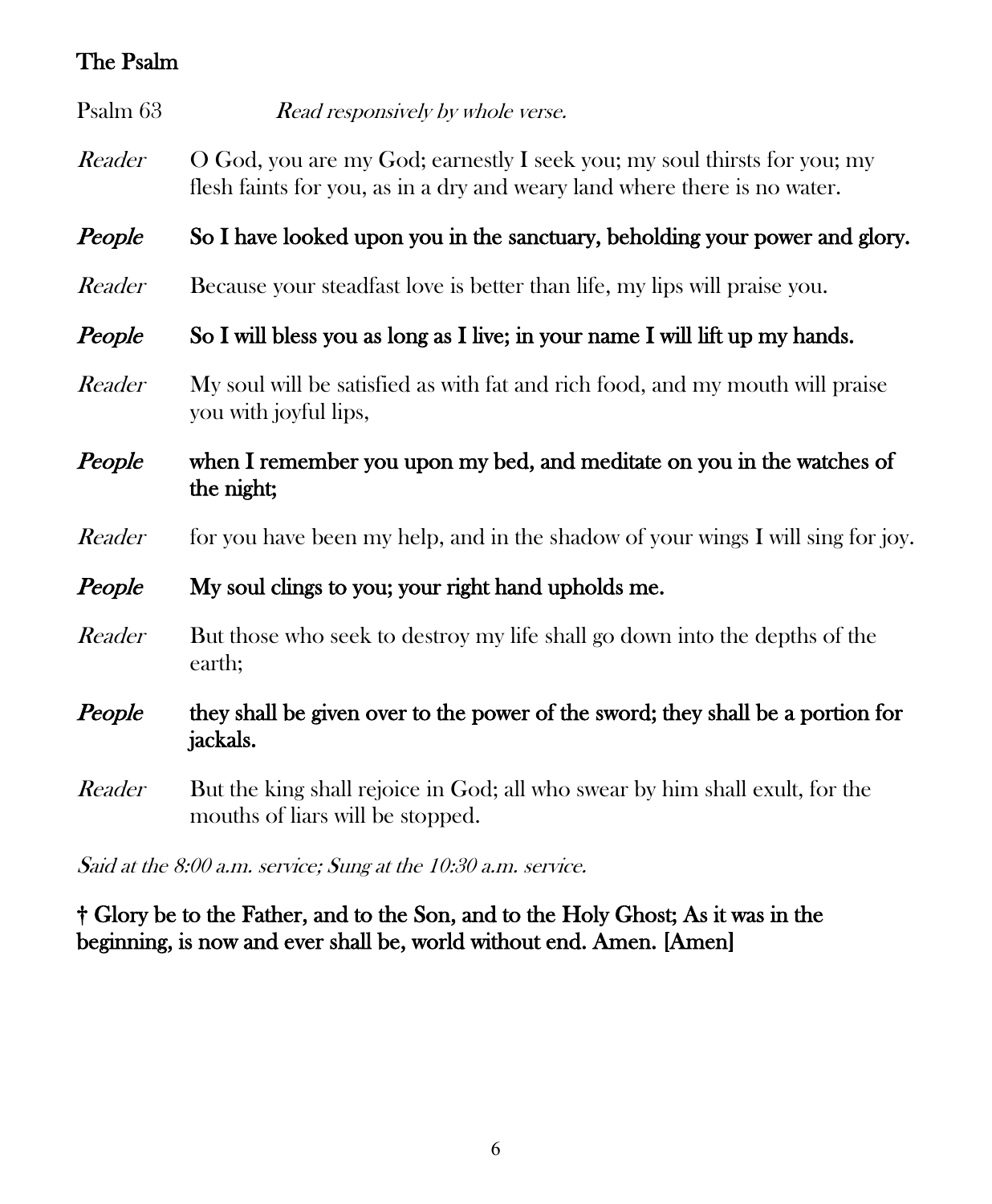#### The Second Lesson Galatians 3:23-29

A reading from the Book of Galatians

<sup>23</sup>Now before faith came, we were held captive under the law, imprisoned until the coming faith would be revealed. <sup>24</sup>So then, the law was our guardian until Christ came, in order that we might be justified by faith. <sup>25</sup>But now that faith has come, we are no longer under a guardian,  $^{26}$  for in Christ Jesus you are all sons of God, through faith.  $^{27}$  For as many of you as were baptized into Christ have put on Christ. <sup>28</sup>There is neither Jew nor Greek, there is neither slave nor free, there is no male and female, for you are all one in Christ Jesus. <sup>29</sup>And if you are Christ's, then you are Abraham's offspring, heirs according to promise.

Reader The Word of the Lord. People Thanks Be to God.

Sequence Hymn "Faith of Our Fathers! Living Still" 1982 Hymnal: 558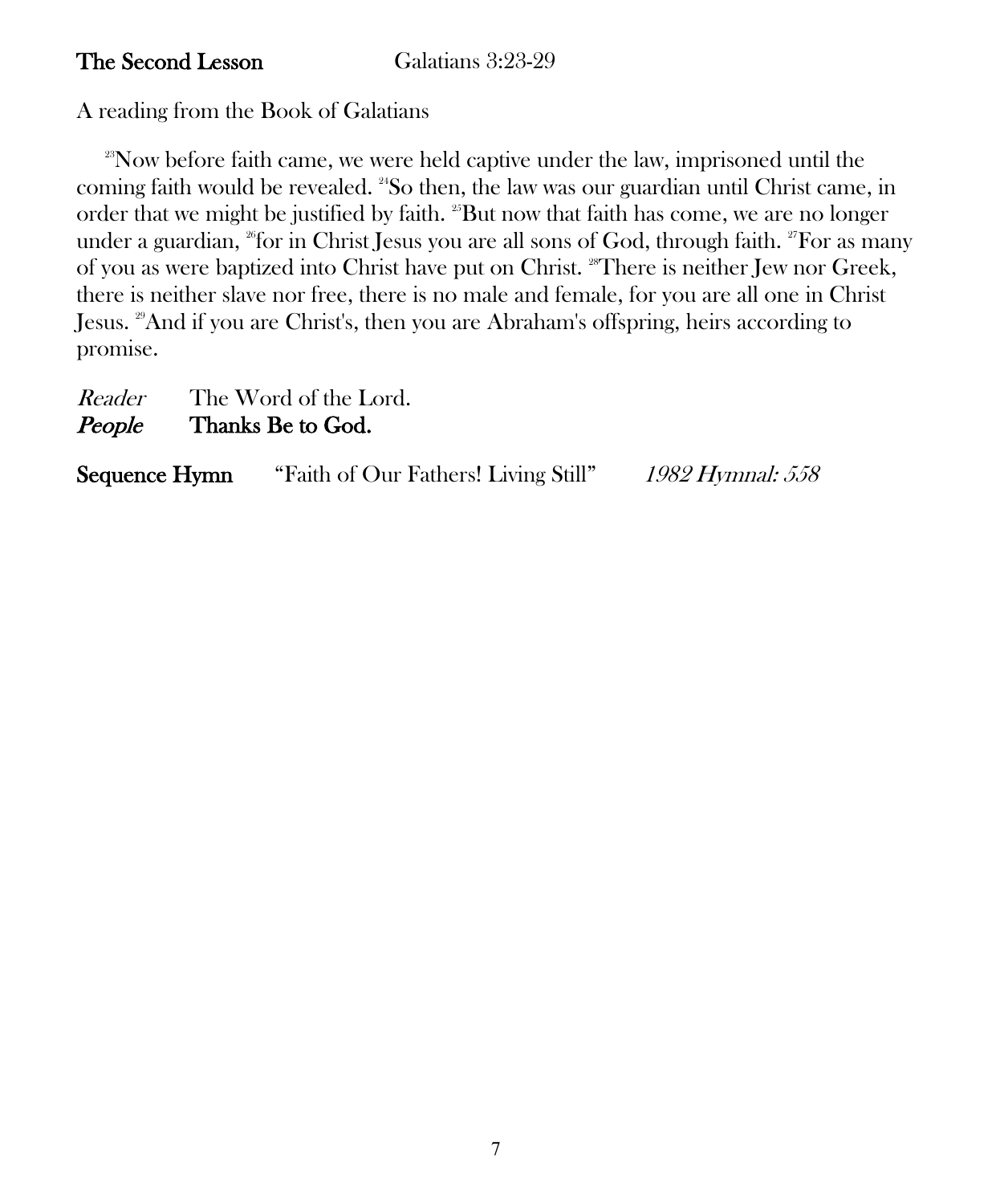#### The Gospel Luke 9:18-24

Then, all standing, the Priest reads the Gospel, first saying

#### The Holy Gospel of our Lord Jesus Christ according to Saint Luke. People Glory to you, Lord Christ.

 $18$ Now it happened that as he was praying alone, the disciples were with him. And he asked them, "Who do the crowds say that I am?" <sup>19</sup>And they answered, "John the Baptist. But others say, Elijah, and others, that one of the prophets of old has risen." <sup>20</sup>Then he said to them, "But who do you say that I am?" And Peter answered, "The Christ of God."

<sup>21</sup>And he strictly charged and commanded them to tell this to no one,  $^{2}$ saying, "The Son of Man must suffer many things and be rejected by the elders and chief priests and scribes, and be killed, and on the third day be raised."

<sup>23</sup>And he said to all, "If anyone would come after me, let him deny himself and take up his cross daily and follow me. <sup>24</sup>For whoever would save his life will lose it, but whoever loses his life for my sake will save it.

Priest The Gospel of the Lord. People Praise to you, Lord Christ.

Sermon Rev. Chris Walk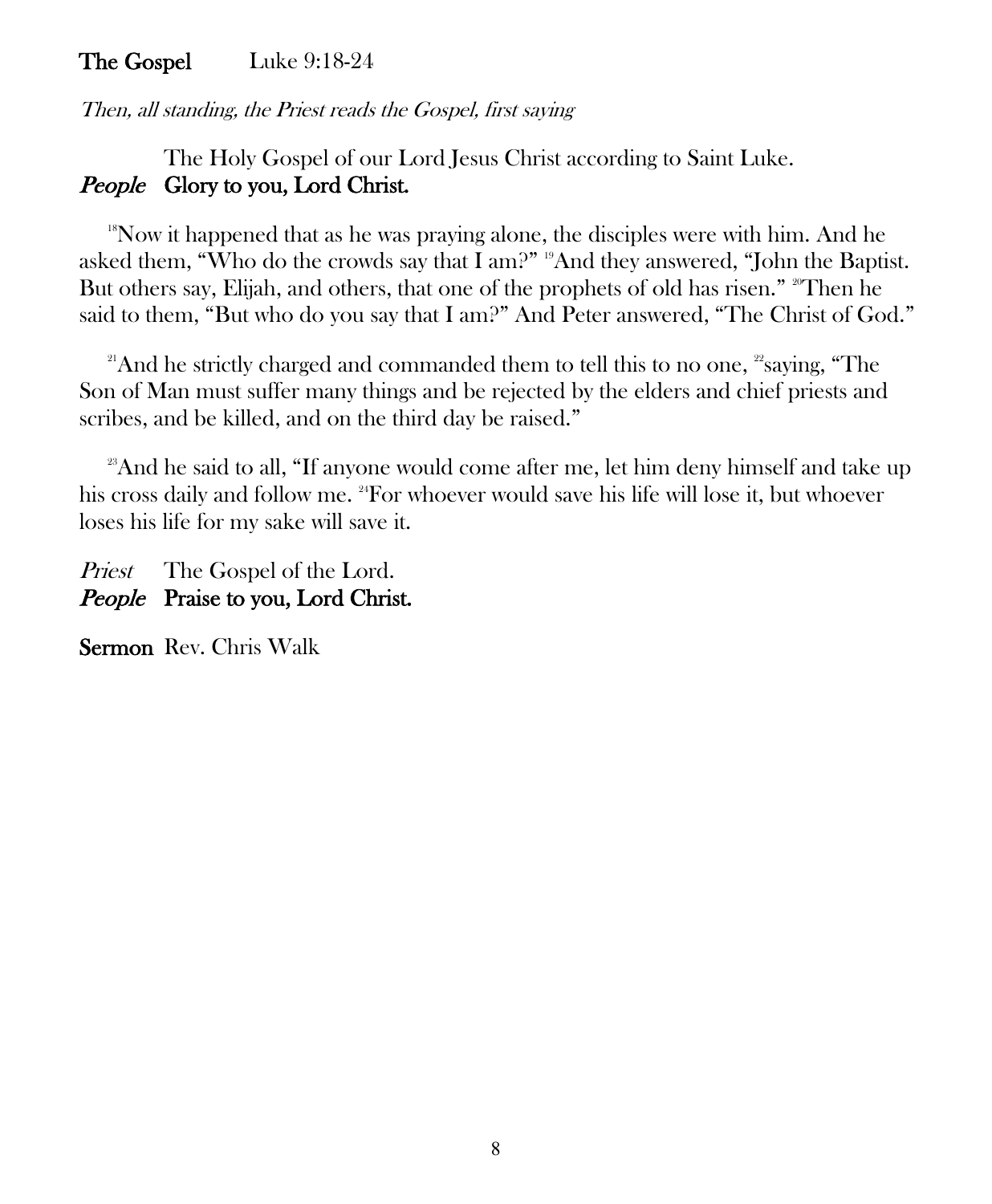## The Nicene Creed

Celebrant: Let us confess our faith in the words of the Nicene Creed:

We believe in one God, the Father, the Almighty, maker of heaven and earth, of all that is, visible and invisible. We believe in one Lord, Jesus Christ, the only-begotten Son of God, eternally begotten of the Father, God from God, Light from Light, true God from true God, begotten, not made, of one Being with the Father; through him all things were made. For us and for our salvation he came down from heaven, was incarnate from the Holy Spirit and the Virgin Mary, and was made man. For our sake he was crucified under Pontius Pilate; he suffered death and was buried. On the third day he rose again in accordance with the Scriptures; he ascended into heaven and is seated at the right hand of the Father. He will come again in glory to judge the living and the dead, and his kingdom will have no end. We believe in the Holy Spirit, the Lord, the giver of life, who proceeds from the Father and the Son, who with the Father and the Son is worshiped and glorified,

who has spoken through the prophets.

We believe in one holy catholic and apostolic Church.

We acknowledge one baptism for the forgiveness of sins.

We look for the resurrection of the dead,

and the life of the world to come. Amen.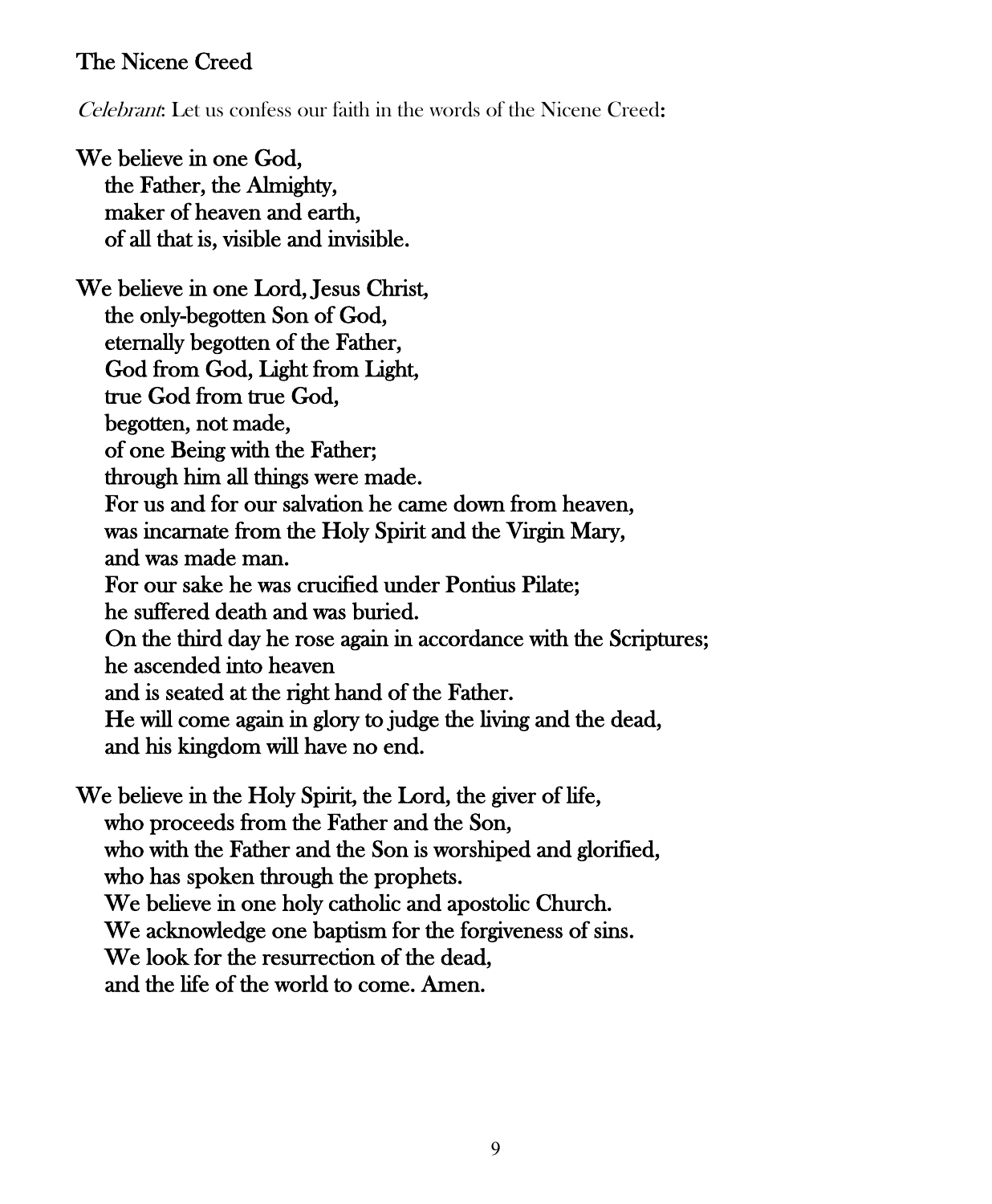#### The Prayers of the People

Reader Let us pray for the Church and for the world, saying, "hear our prayer."

For the peace of the whole world, and for the well-being and unity of the people of God.

| Reader | Lord, in your mercy: |
|--------|----------------------|
| People | Hear our prayer.     |

For Foley Beach, our Archbishop, and John Guernsey, our Bishop, and for all the clergy and people of our Diocese and Congregation.

Reader Lord, in your mercy: People Hear our prayer.

For all those who proclaim the gospel at home and abroad; and for all who teach and disciple others.

Reader Lord, in your mercy: People Hear our prayer.

For our brothers and sisters in Christ who are persecuted for their faith.

Reader Lord, in your mercy: People Hear our prayer.

For our nation, for those in authority, and for all in public service.

Reader Lord, in your mercy: People Hear our prayer.

For all those who are in trouble, sorrow, need, sickness, or any other adversity, especially:

Reader Lord, in your mercy: People Hear our prayer.

For all those who have departed this life in the certain hope of the resurrection. In thanksgiving let us pray.

Reader Lord, in your mercy: People Hear our prayer.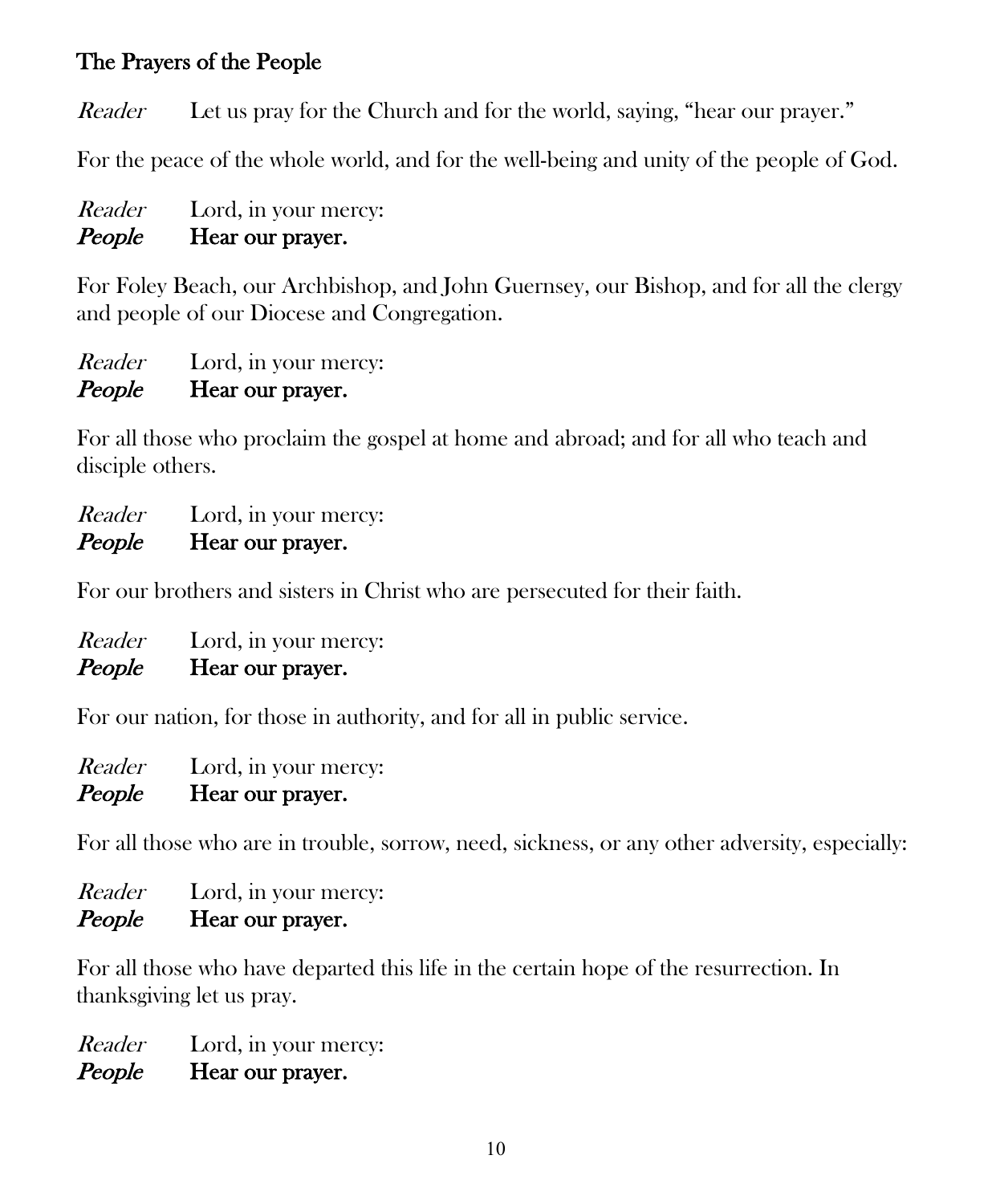#### The Celebrant concludes

Heavenly Father, grant these our prayers for the sake of Jesus Christ, our only Mediator and Advocate, who lives and reigns with you in the unity of the Holy Spirit, one God, now and for ever. Amen.

#### Confession and Absolution of Sin

Celebrant Let us humbly confess our sins to Almighty God.

Celebrant and People kneel as able and pray.

Most merciful God, we confess that we have sinned against you in thought, word and deed, by what we have done, and by what we have left undone. We have not loved you with our whole heart; we have not loved our neighbors as ourselves. We are truly sorry and we humbly repent. For the sake of your Son Jesus Christ, have mercy on us and forgive us; that we may delight in your will, and walk in your ways, to the glory of your Name. Amen.

#### The Priest stands and says

Almighty God, our heavenly Father, who in his great mercy has promised forgiveness of sins to all those who sincerely repent and with true faith turn to him, have mercy upon you, pardon and deliver you from all your sins, confirm and strengthen you in all goodness, and bring you to everlasting life; through Jesus Christ our Lord. **Amen.** 

Hear the Word of God to all who truly turn to him.

Come to me, all who labor and are heavy laden, and I will give you rest. *Matthew 11:28* 

God so loved the world, that he gave his only-begotten Son, that whoever believes in him should not perish but have eternal life. *John 3:16* 

The saying is trustworthy and deserving of full acceptance, that Christ Jesus came into the world to save sinners. 1 Timothy 1:15

If anyone sins, we have an advocate with the Father, Jesus Christ the righteous. He is the propitiation for our sins, and not for ours only, but also for the sins of the whole world. 1 John 2:1-2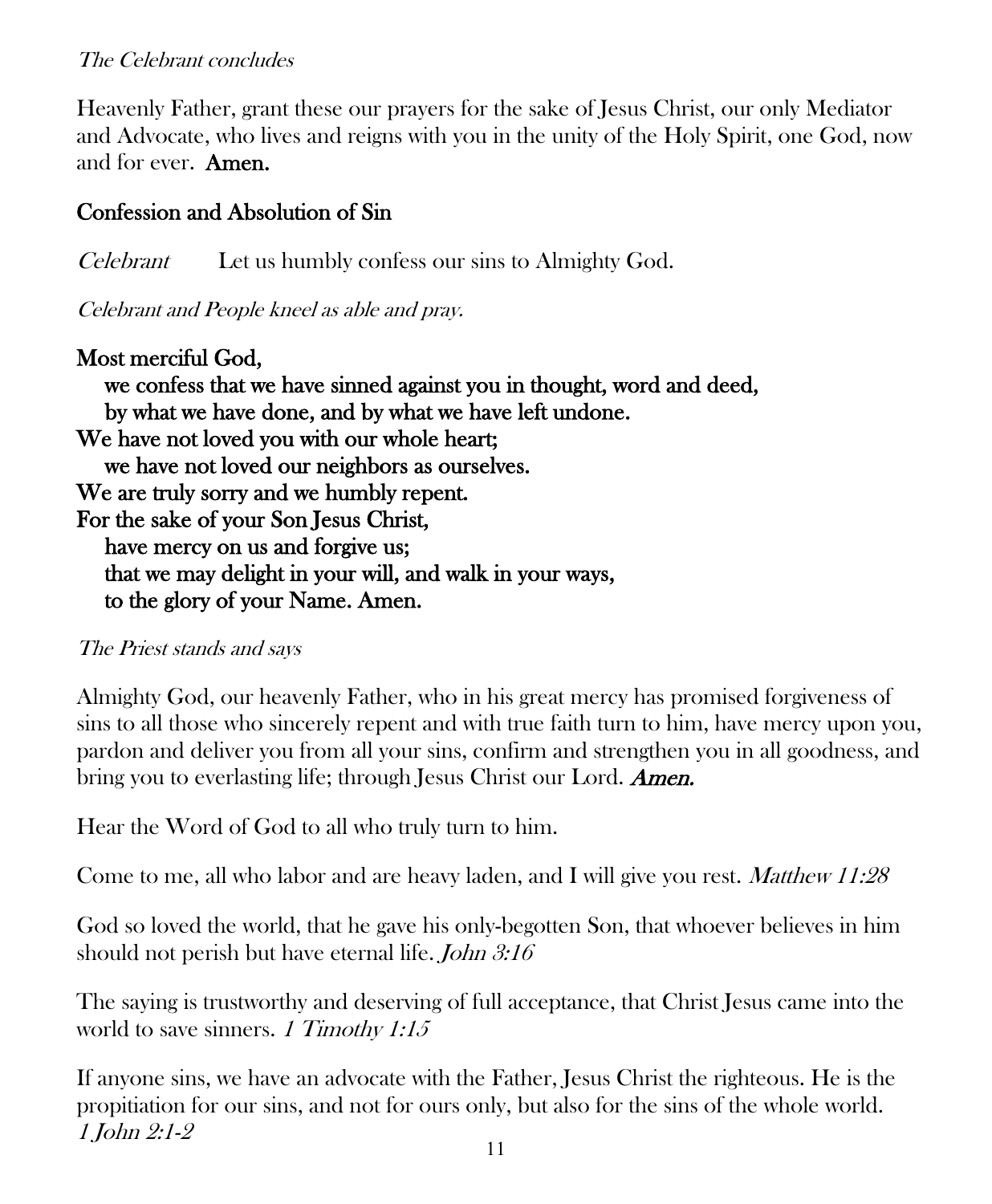# The Peace

Celebrant The Peace of the Lord be always with you. People And with your spirit.

Then the Ministers and People may greet one another in the name of the Lord.

# The Offertory

Today's loose offering is designated by the Vestry for Local Missions.

Walk in love, as Christ loved us and gave himself up for us, a fragrant offering and sacrifice to God. Ephesians 5:2

Anthem "This is My Father's World" Redeemer Choir

Doxology

Praise God from whom all blessings flow. Praise Him, all creatures here below. Alleluia! Alleluia! Praise Him above Ye heav'nly host. Praise Father, Son, and Holy Ghost. Alleluia! Alleluia! Alleluia! Alleluia! Alleluia!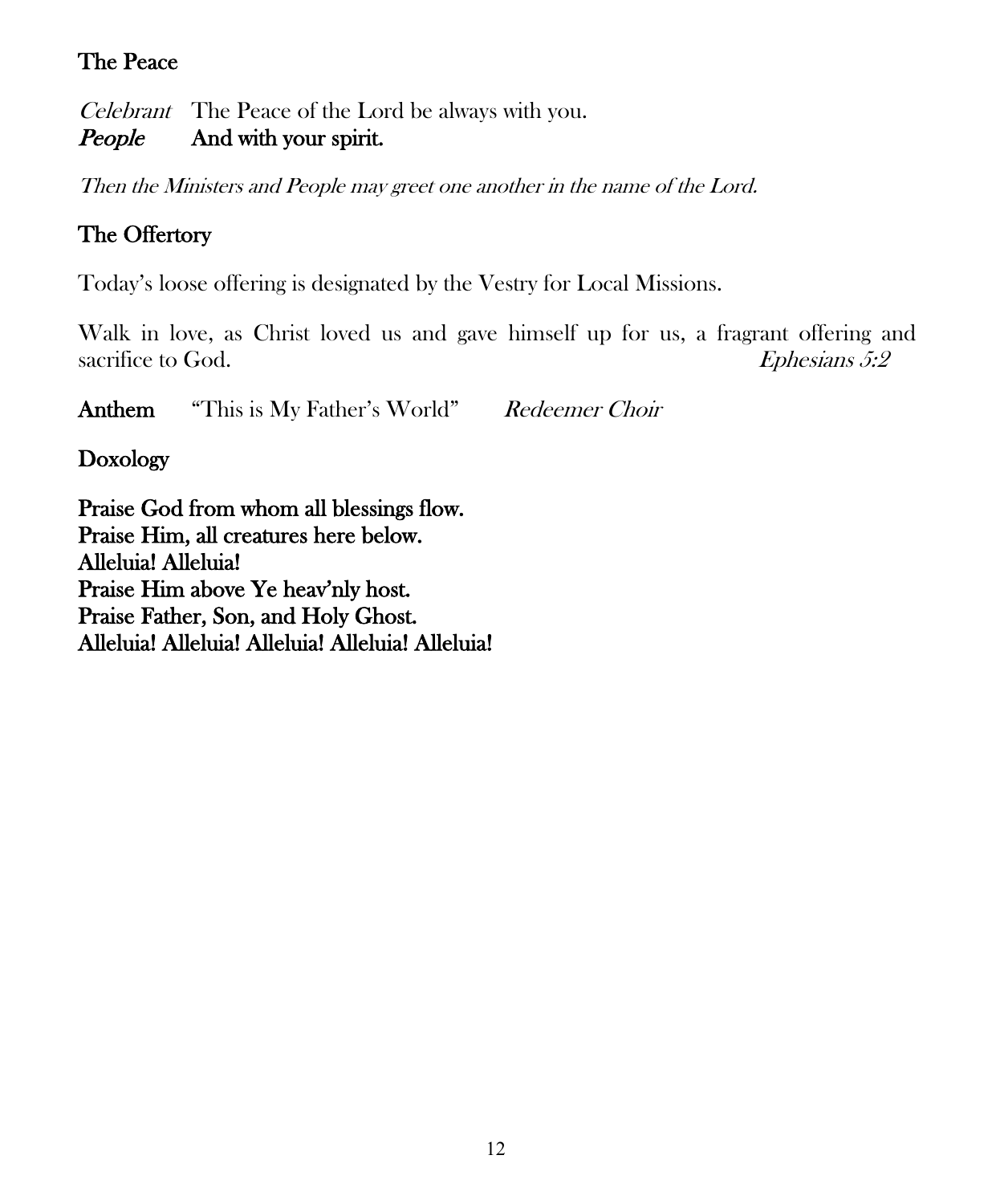# At Holy Communion

All baptized Christians who have sincerely repented of their sins and are in love and peace with their neighbors are encouraged to receive Holy Communion. Others are encouraged to come forward for a blessing that can be requested by folding your arms over your chest as you approach the Celebrant.

Currently, we are administering communion through intinction, which is the dipping of the bread into the wine. If you prefer to receive bread only, please make that known when you come forward to receive.

The sanctus (altar) bells are rung three times during the Communion prayers to make a joyful noise to the Lord in thanksgiving for the miraculous gift of the bread and the wine becoming for his faithful people the body and blood of Christ.

#### The Great Thanksgiving

Celebrant The Lord be with you. People And with your spirit. Celebrant Lift up your hearts. People We lift them to the Lord. Celebrant Let us give thanks to the Lord our God. People It is right to give him thanks and praise.

#### The Celebrant continues

It is right, our duty and our joy, always and everywhere to give thanks to you, Father Almighty, Creator of heaven and earth. Through Jesus Christ our Lord, who on the first day of the week overcame death and the grave, and by his glorious resurrection opened to us the way of everlasting life. Therefore we praise you, joining our voices with Angels and Archangels and with all the company of heaven, who for ever sing this hymn to proclaim the glory of your Name:

## The Sanctus S-129

Said at the 8:00 a.m. service; Sung at the 10:30 a.m. service.

Holy, holy, holy Lord, God of power and might, heaven and earth are full of your glory. Hosanna in the highest. Blessed is he who comes in the Name of the Lord. Hosanna in the highest.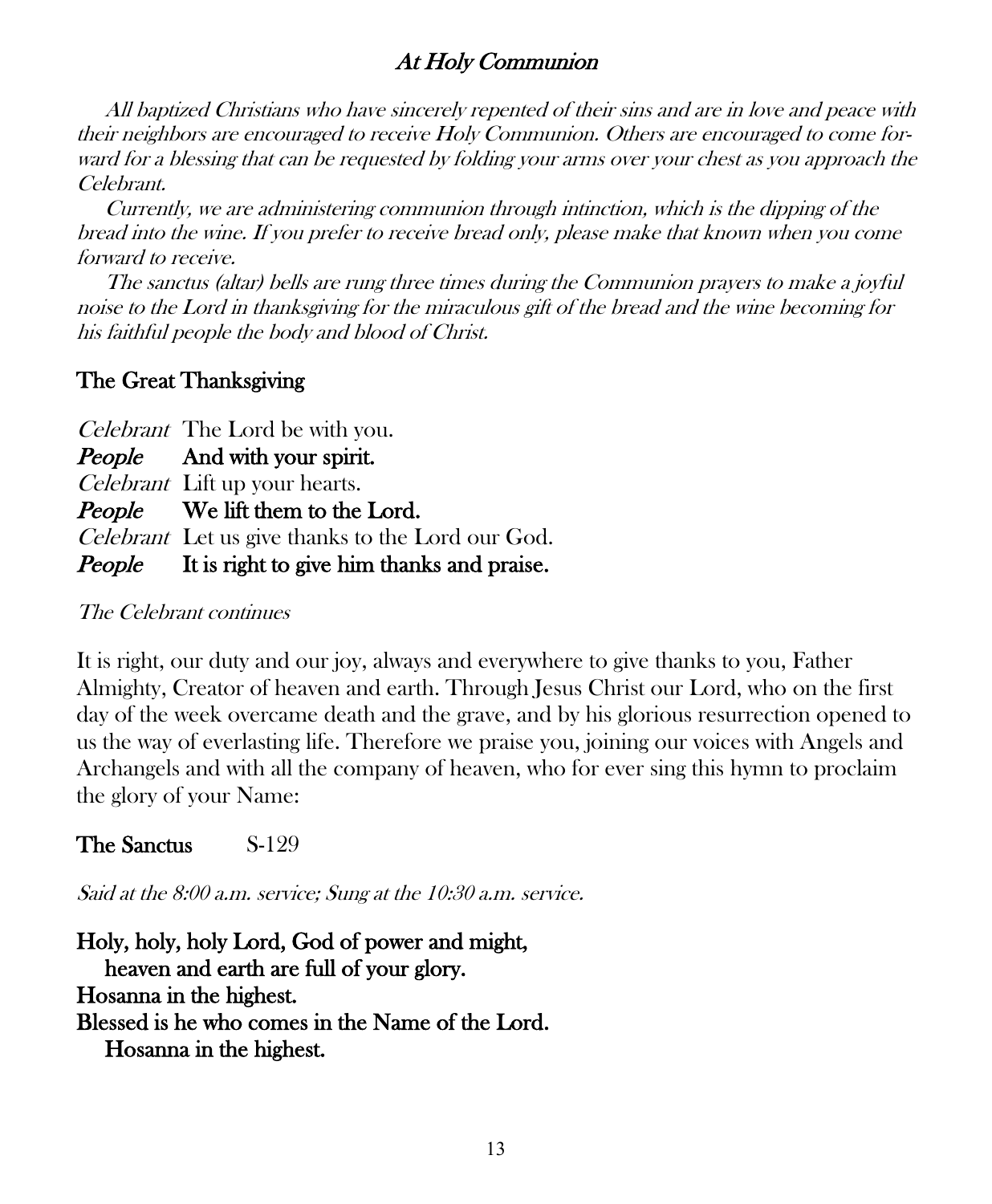#### The Prayer of Consecration

#### The People stand or kneel as they are able. The Celebrant continues

Holy and gracious Father: In your infinite love you made us for yourself; and when we had sinned against you and become subject to evil and death, you, in your mercy, sent your only Son Jesus Christ into the world for our salvation. By the Holy Spirit and the Virgin Mary he became flesh and dwelt among us. In obedience to your will, he stretched out his arms upon the Cross and offered himself once for all, that by his suffering and death we might be saved. By his resurrection he broke the bonds of death, trampling Hell and Satan under his feet. As our great high priest, he ascended to your right hand in glory, that we might come with confidence before the throne of grace.

At the following words concerning the bread, the Celebrant is to hold it, or lay a hand upon it; and at the words concerning the cup, to hold or place a hand upon the cup and any other vessel containing wine to be consecrated.

On the night that he was betrayed, our Lord Jesus Christ took bread; and when he had given thanks, he broke it, and gave it to his disciples, saying, "Take, eat; this is my Body which is given for you: Do this in remembrance of me."

#### AAA

Likewise after supper, Jesus took the cup, and when he had given thanks, he gave it to them, saying, "Drink this, all of you; for this is my Blood of the New Covenant, which is shed for you, and for many, for the forgiveness of sins: Whenever you drink it, do this in remembrance of me."

## AAA

Therefore we proclaim the mystery of faith:

Celebrant and People

Christ has died. Christ is risen. Christ will come again.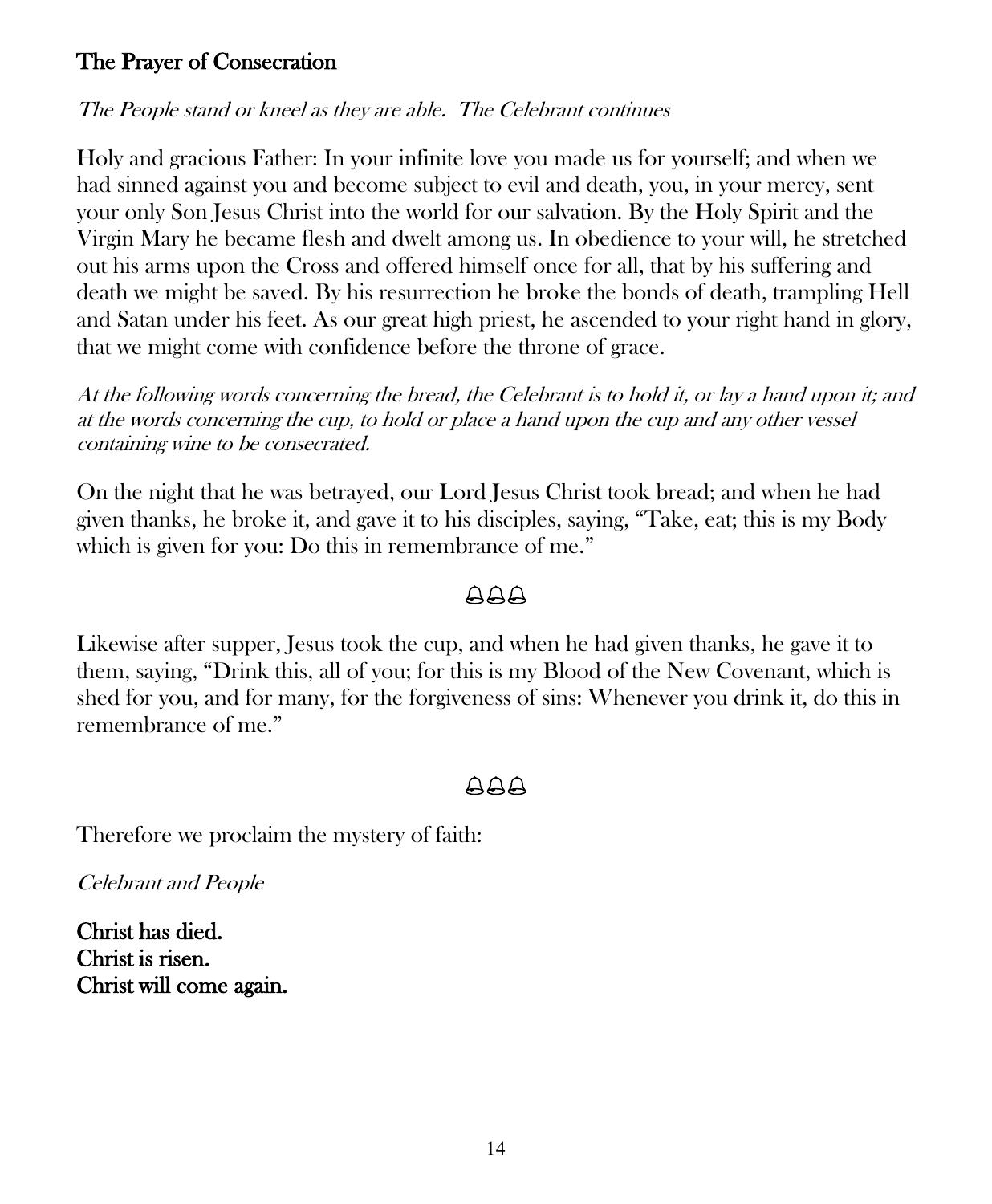#### The Celebrant continues

We celebrate the memorial of our redemption, O Father, in this sacrifice of praise and thanksgiving, and we offer you these gifts. Sanctify them by your Word and Holy Spirit to be for your people the Body and Blood of your Son Jesus Christ. Sanctify us also, that we may worthily receive this holy Sacrament, and be made one body with him, that he may dwell in us and we in him. In the fullness of time, put all things in subjection under your Christ, and bring us with all your saints into the joy of your heavenly kingdom, where we shall see our Lord face to face.

All this we ask through your Son Jesus Christ: By him, and with him, and in him, in the unity of the Holy Spirit, all honor and glory is yours, Almighty Father, now and forever.

#### Amen.

#### AAA

## The Lord's Prayer

And now as our Savior Christ has taught us, we are bold to pray:

Celebrant and People together pray

Our Father, who art in heaven, hallowed be thy Name, thy kingdom come, thy will be done, on earth as it is in heaven. Give us this day our daily bread. And forgive us our trespasses, as we forgive those who trespass against us. And lead us not into temptation, but deliver us from evil. For thine is the kingdom, and the power, and the glory, forever and ever. Amen.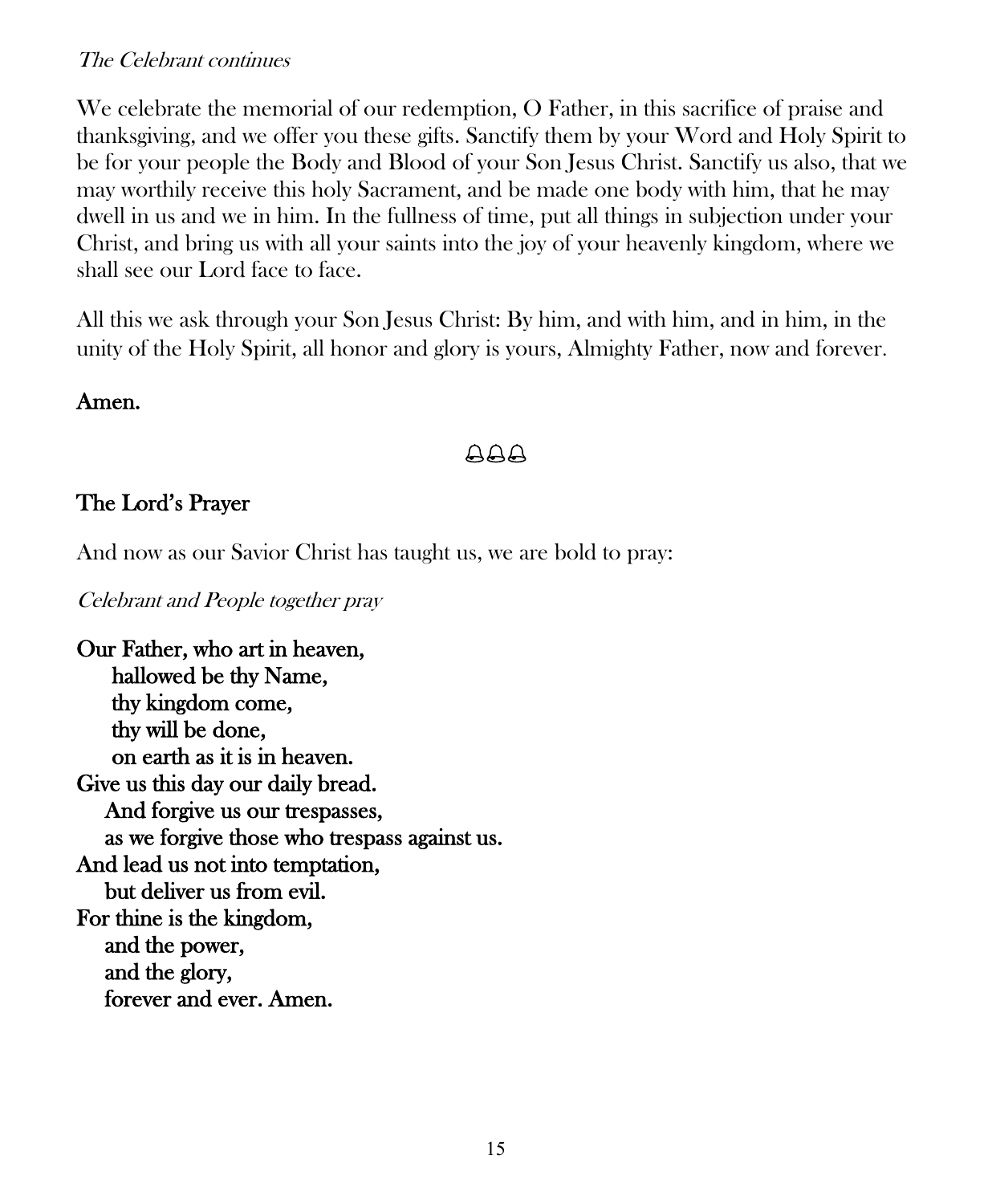# The Fraction

The Celebrant breaks the consecrated Bread. A period of silence is kept.

Celebrant Alleluia! Christ our Passover Lamb has been sacrificed, once for all upon the cross.

People Therefore let us keep the feast. Alleluia!

# The Agnus Dei

Said at the 8:00 a.m. service once: Sung at the 10:30 a.m. service three times.

Jesus, Lamb of God: have mercy on us. Jesus, bearer of our sins: have mercy on us. Jesus, redeemer of the world: give us your peace. [Give us your peace.]

## The Ministration of Communion

These are the gifts of God for the people of God. Take them in remembrance that Christ died for you and feed on him in your hearts by faith, with thanksgiving.

Communion Hymn "Draw Nigh and Take the Body of the Lord" 1982 Hymnal: 328

## The Post Communion Prayer

Celebrant Let us pray.

Celebrant and People together

Heavenly Father, We thank you for feeding us with the spiritual food of the most precious Body and Blood of your Son our Savior Jesus Christ; and for assuring us in these holy mysteries that we are living members of the body of your Son, and heirs of your eternal Kingdom. And now, Father, send us out to do the work you have given us to do, to love and serve you as faithful witnesses of Christ our Lord. To him, to you, and to the Holy Spirit, be honor and glory, now and for ever. Amen.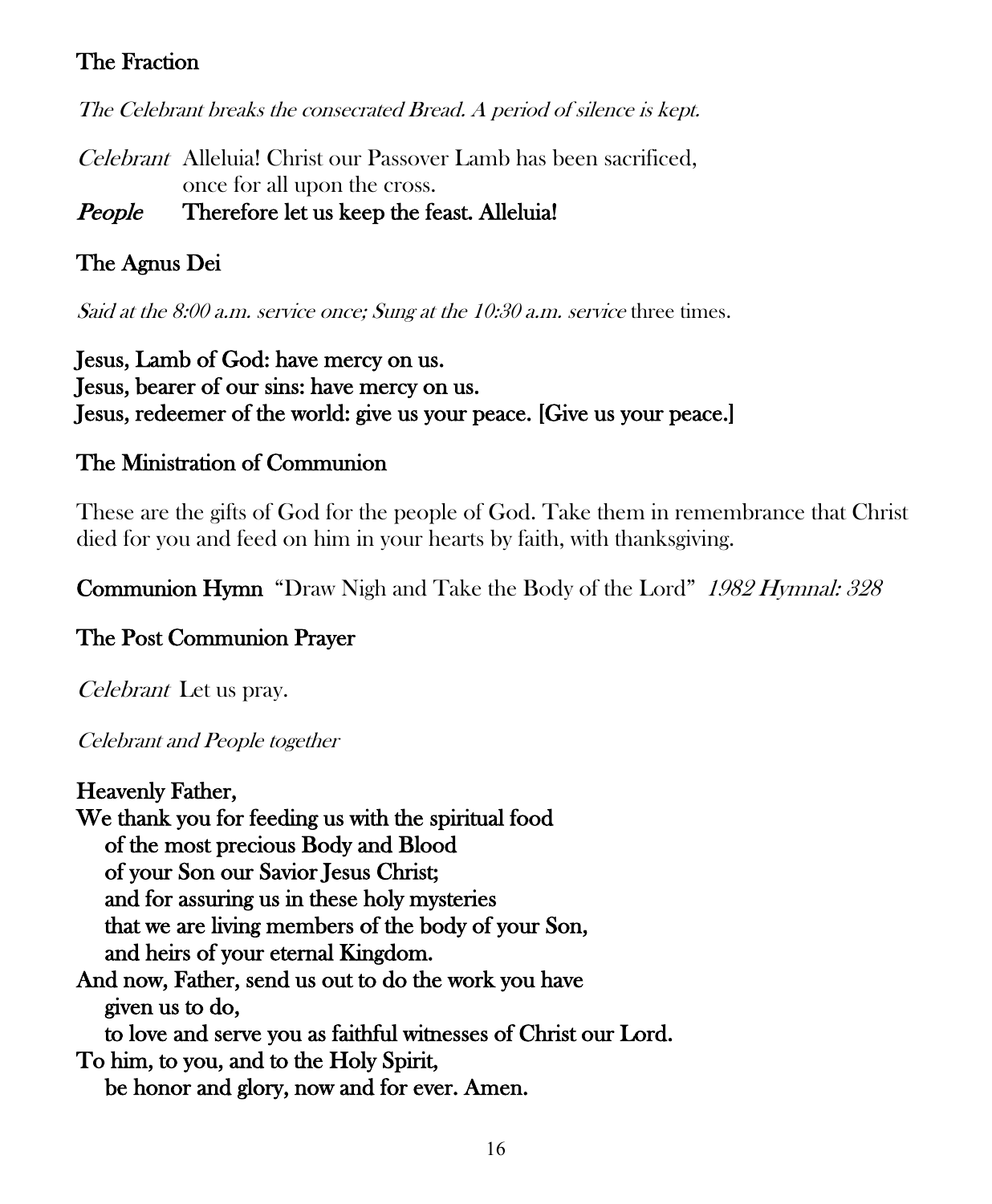# The Blessing

The peace of God, which passes all understanding, keep your hearts and minds in the knowledge and love of God, and of his Son Jesus Christ our Lord; and the blessing of God Almighty, the Father, the Son, and the Holy Spirit, be among you, and remain with you always. Amen.

Recessional Hymn "Take My Life and Let It Be" 1982 Hymnal: 707

#### The Dismissal

- Clergy Alleluia! Alleluia! Let us go forth into the world, rejoicing in the power of the Holy Spirit.
- People Thanks be to God, who gives us the victory through our Lord Jesus Christ! Alleluia! Alleluia!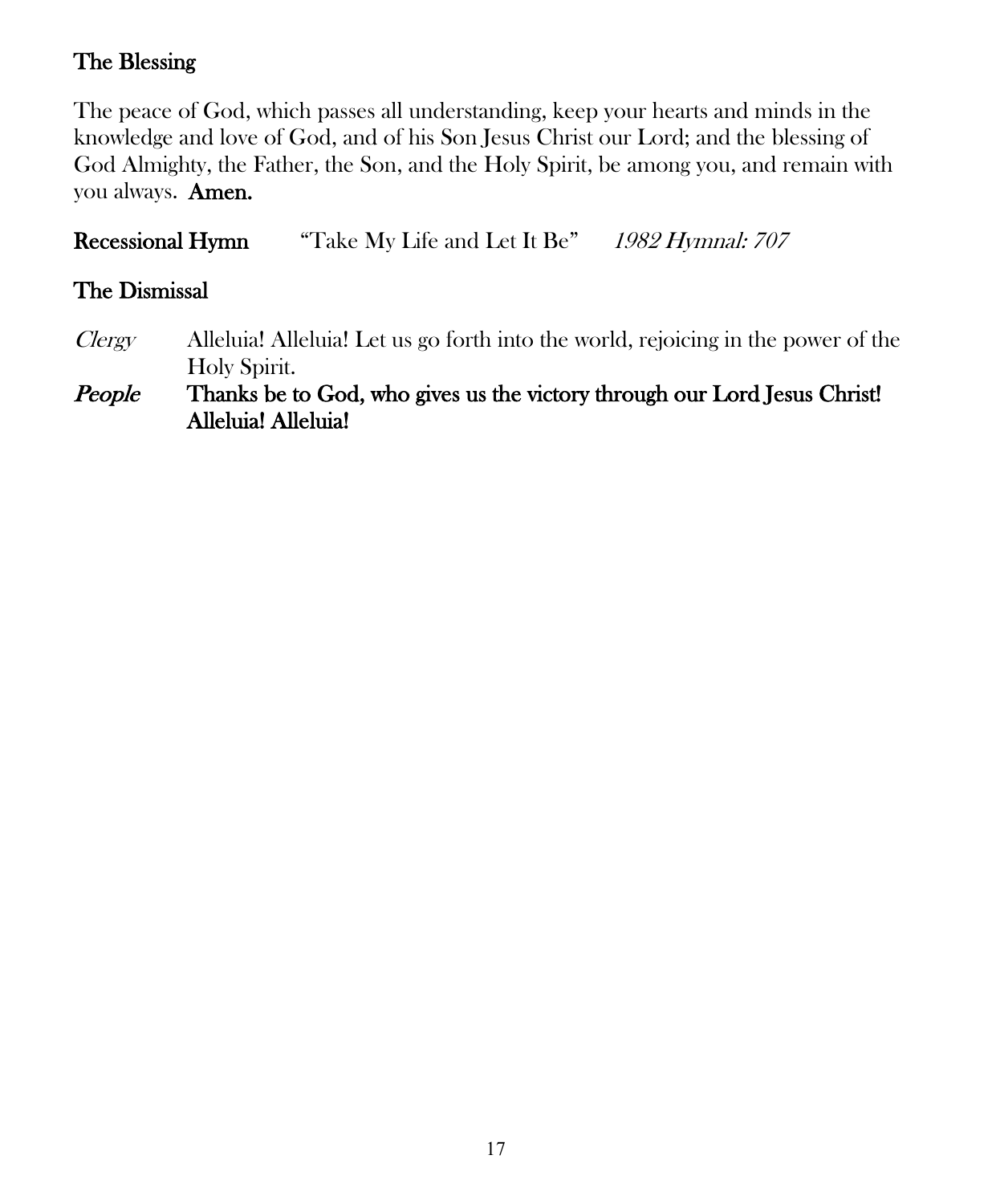#### Today's Lay Assistants

| CEO:                 | Kristie Moncla     |
|----------------------|--------------------|
| Altar Guild:         |                    |
| 10:30 Lay Assistant: | David Seavey       |
| 8:00 Lay Assistant:  | <b>Suzie Wolff</b> |

#### Altar Flowers

The Altar Flowers are dedicated by Suzanne and George Stonikinis to Fatherhood that shows compassion as our Father shows compassion to us.

| <b>Last Week Attendance</b>             | Last Week Tithes & Offerings                                          |
|-----------------------------------------|-----------------------------------------------------------------------|
| $8:00$ Service: 15<br>10:30 Service: 33 | Weekly Offering Given \$3,920.00<br>Weekly Budget for June \$4,205.50 |
|                                         | \$108,520.00<br>2022 Pledge Drive                                     |

Morning Prayer Services — Morning Prayer Services meet every Tuesday and Thursday at 10:00 a.m. Everyone is invited.

If We Are Missing Your Birthday or Anniversary, Please Let Us Know. We want to acknowledge you on your special day. This is a good way for others to convey well wishes to you and also for you to participate in joining others in conveying your well wishes on their happy occasion. The more people that become involved, the more joy we can spread. Please let Linda or Chris know of any dates we are missing.

Redeemer Women's Bible Study — Redeemer women and friends are invited to meet in the parish hall for a weekly Bible study on Mondays from 12:30-2. God promises that He will meet us in His Word. "Draw near to Me, and I will draw near to you." "Where two or three are gathered in My name, there am I in the midst of them." Bring your Bible and an open heart and mind! Note that regular weekly meetings will be a non-food event, so bring your own drink or make a cup here. Carolyn Smith is the facilitator. Call or text her at (765)210-8374.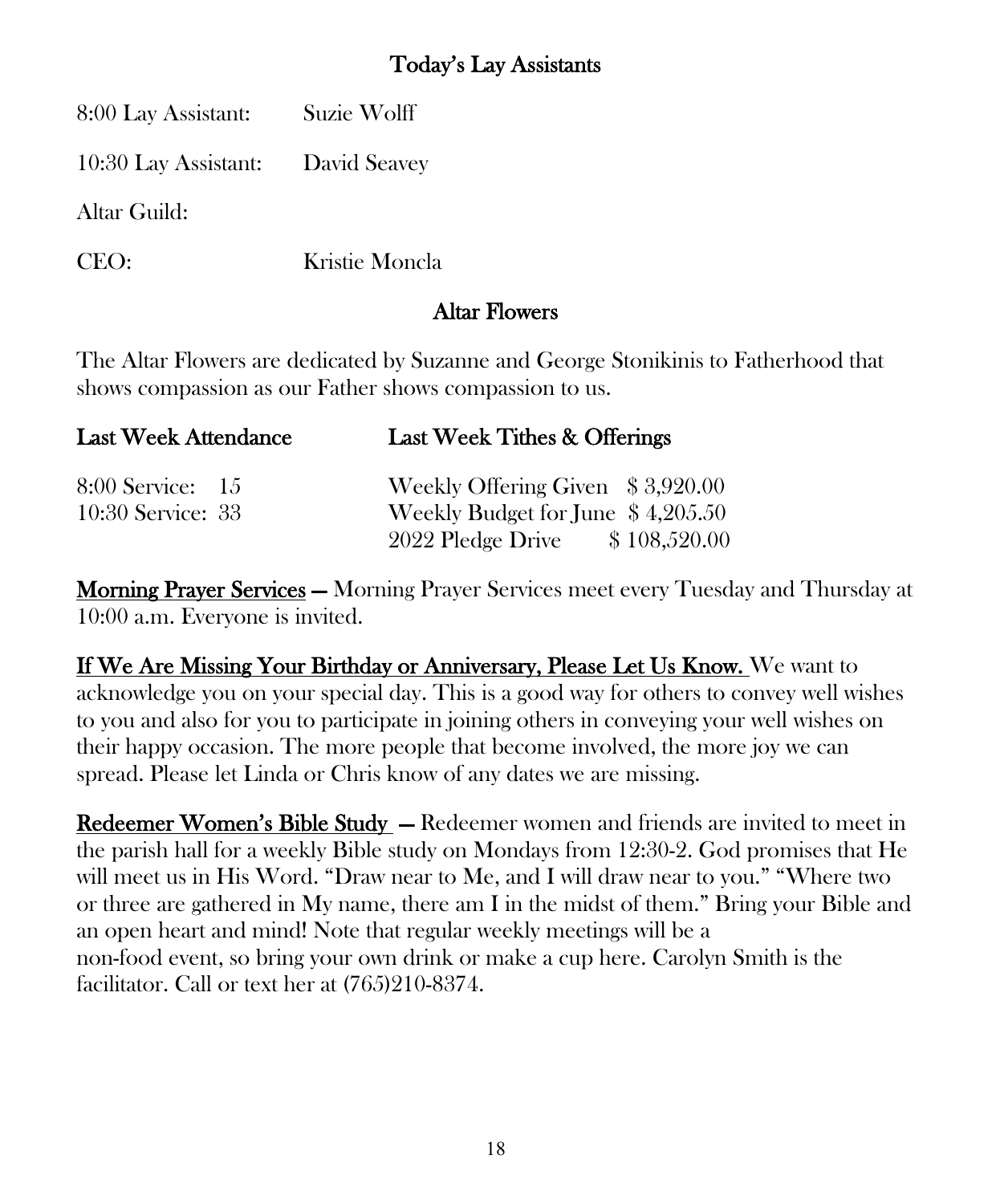# Birthdays for the following week:

- June 20 Malcolm LeCompte
- June 21 Bill Lehmann<br>June 26 Roger Lamber
- Roger Lambertson

## Anniversaries for the following week:

June 23 Maureen and Tim Gravgaard